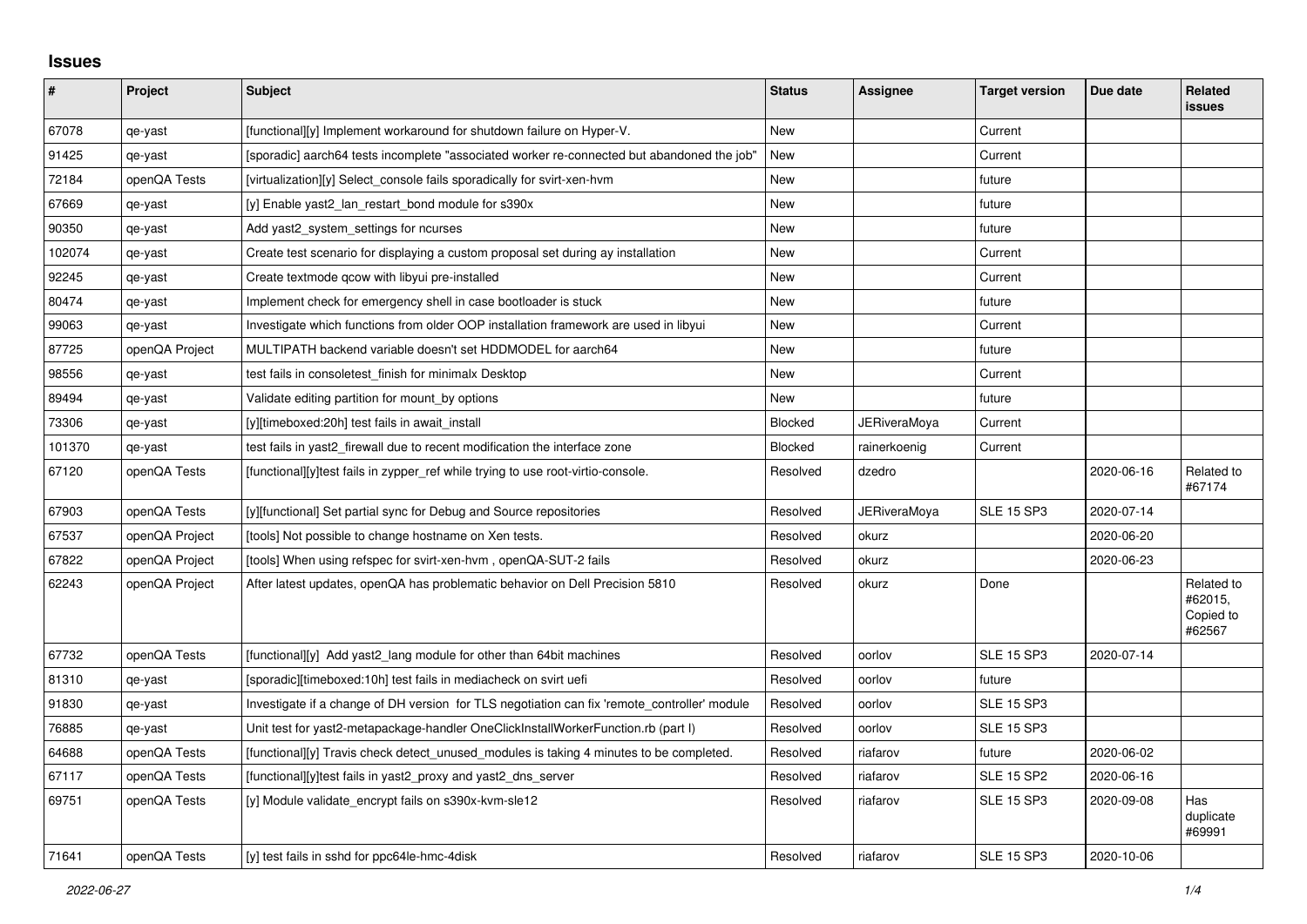| $\vert$ # | Project        | Subject                                                                                                     | <b>Status</b> | Assignee            | <b>Target version</b> | Due date   | Related<br><b>issues</b>                                                                           |
|-----------|----------------|-------------------------------------------------------------------------------------------------------------|---------------|---------------------|-----------------------|------------|----------------------------------------------------------------------------------------------------|
| 69658     | openQA Tests   | [y] test fails in yast2_control_center                                                                      | Resolved      | riafarov            | <b>SLE 15 SP3</b>     |            |                                                                                                    |
| 64325     | openQA Tests   | [functional][y] Add check in autoyast installation test with wrong autoyast profile path                    | Resolved      | syrianidou sofia    |                       | 2020-05-05 |                                                                                                    |
| 67126     | qe-yast        | [functional][y] Add validation module for nis mm tests                                                      | Resolved      | syrianidou_sofia    | SLE 15 SP2            | 2020-06-30 |                                                                                                    |
| 64204     | openQA Tests   | [functional][y] test fails in yast2_lan_restart                                                             | Resolved      | syrianidou_sofia    |                       | 2020-03-10 |                                                                                                    |
| 64466     | openQA Tests   | [functional][y][hyper-v][timeboxed:16h] test fails in shutdown                                              | Resolved      | syrianidou_sofia    | Milestone 35+         | 2020-05-19 |                                                                                                    |
| 63814     | openQA Tests   | [functional][y][virtualization][hyperv][timeboxed:12h] msdos test for hyperv, fails in<br>validate fs table | Resolved      | syrianidou_sofia    | Milestone 32          | 2020-04-07 |                                                                                                    |
| 71122     | qe-yast        | [y][timeboxed:12h] Organize and open tickets for yast-matepackage-handler unit test                         | Resolved      | syrianidou_sofia    | <b>SLE 15 SP3</b>     |            |                                                                                                    |
| 71653     | openQA Tests   | [y][timeboxed:20h] Investigate sporadic failure in prepare_test_data                                        | Resolved      | syrianidou sofia    | <b>SLE 15 SP3</b>     | 2020-10-06 |                                                                                                    |
| 69634     | qe-yast        | [y][timeboxed:24h] Add unit test for yast-metapackage-handler                                               | Resolved      | syrianidou sofia    | future                |            |                                                                                                    |
| 80216     | qe-yast        | Adjust home_encrypted scenario for the UI changes in the Expert Partitioner                                 | Resolved      | syrianidou sofia    | <b>SLE 15 SP3</b>     |            |                                                                                                    |
| 90851     | qe-yast        | SLE 15 SP3 Release Candidate 2 exploratory testing                                                          | Resolved      | syrianidou_sofia    |                       |            |                                                                                                    |
| 76879     | qe-yast        | Unit test for yast2-metapackage-handler OneClickInstall.rb (part I)                                         | Resolved      | syrianidou sofia    | <b>SLE 15 SP3</b>     |            |                                                                                                    |
| 76882     | qe-yast        | Unit test for yast2-metapackage-handler OneClickInstall.rb (part II)                                        | Resolved      | syrianidou_sofia    | future                |            |                                                                                                    |
| 69754     | openQA Tests   | [y][u] tests fail in bootloader_start for ppc64le - PowerVM workers not available                           | Resolved      | szarate             | <b>SLE 15 SP3</b>     |            | Related to<br>#69406,<br>Related to<br>#68980,<br>Related to<br>#68977, Has<br>duplicate<br>#70474 |
| 69313     | openQA Project | When using refspec for ppc for a particular job, PRODUCTDIR is set wrong                                    | Resolved      | Xiaojing_liu        | Ready                 |            |                                                                                                    |
| 67534     | openQA Tests   | [functional][y] Change yast2 lan hostname validation                                                        | Resolved      | vbonatakis          | <b>SLE 15 SP2</b>     | 2020-06-30 |                                                                                                    |
| 69655     | qe-yast        | [y][timeboxed:12h] Modify check in autoyast installation test                                               | Resolved      | ybonatakis          | <b>SLE 15 SP3</b>     | 2020-10-06 |                                                                                                    |
| 102638    | qe-yast        | Investigate black screen between lockscreen                                                                 | Closed        | dzedro              | Current               |            |                                                                                                    |
| 97766     | qe-yast        | Adapt the order of activation for ZFCP with client for libyui-rest-api                                      | Closed        | geor                | Current               |            | Related to<br>#98811                                                                               |
| 97325     | qe-yast        | Collect logs in autoyast reinstall when failing detecting disk after installation                           | Closed        | geor                | Current               |            |                                                                                                    |
| 75424     | qe-yast        | [sporadic] test fails in force_scheduled_tasks                                                              | Closed        | <b>JERiveraMoya</b> | <b>SLE 15 SP3</b>     |            |                                                                                                    |
| 97331     | qe-yast        | [timebox: 24h] Investigate failure in rebootmgr                                                             | Closed        | JERiveraMoya        | Current               |            | Related to<br>#98832                                                                               |
| 71116     | qe-yast        | [y] Add OpenQA test for OneClickInstall                                                                     | Closed        | <b>JERiveraMoya</b> | <b>SLE 15 SP3</b>     |            |                                                                                                    |
| 80272     | qe-yast        | Adapt yast2_expert_partitioner (before: yast2_storage_ng) in ppc64le to use libyui                          | Closed        | <b>JERiveraMoya</b> | <b>SLE 15 SP3</b>     |            | Blocked by<br>#80840                                                                               |
| 95392     | qe-yast        | Expand functionality of prepare_profile module                                                              | Closed        | JERiveraMoya        | Current               |            |                                                                                                    |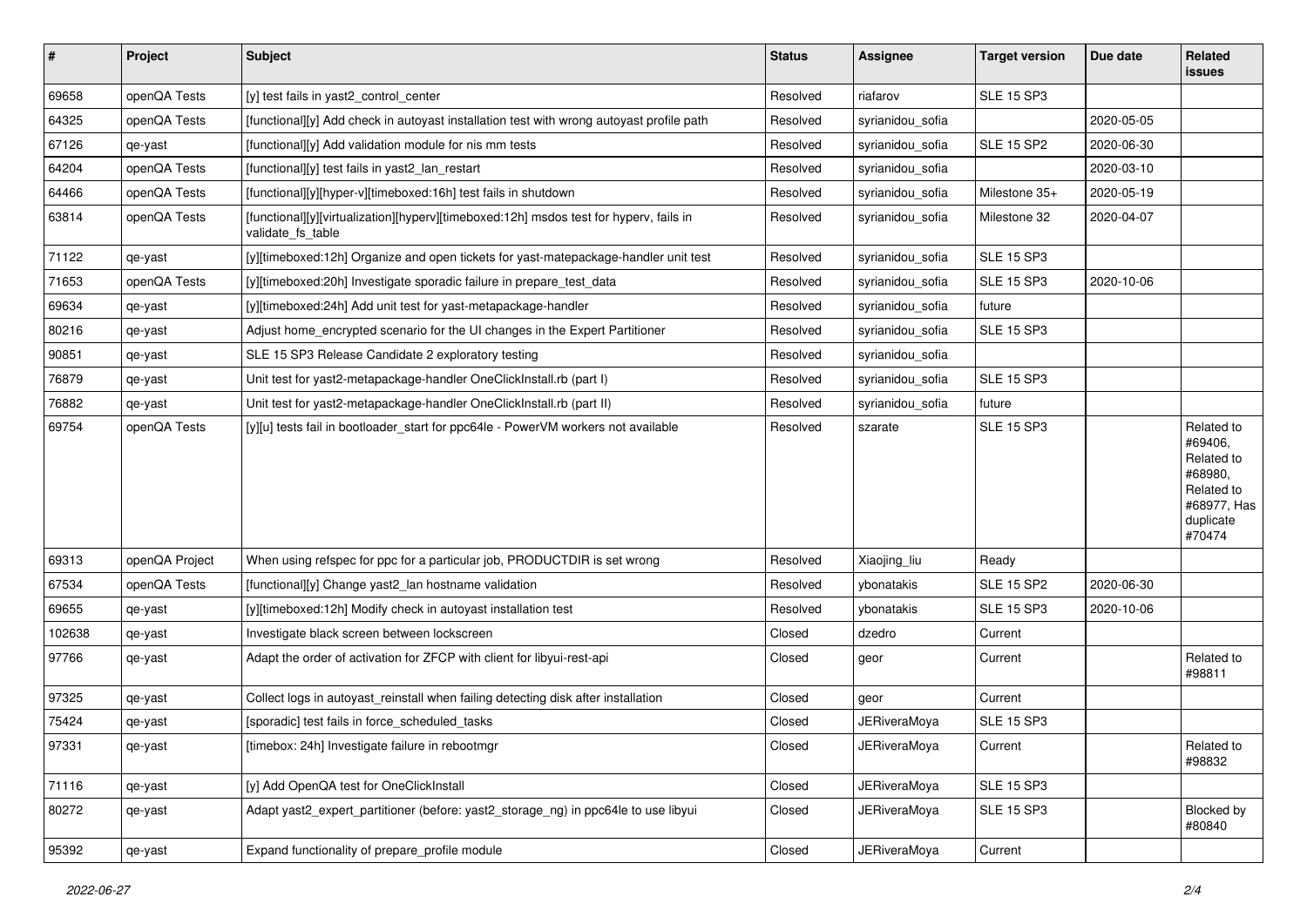| $\vert$ # | Project      | <b>Subject</b>                                                                                           | <b>Status</b>     | <b>Assignee</b>     | <b>Target version</b> | Due date   | Related<br><b>issues</b>                      |
|-----------|--------------|----------------------------------------------------------------------------------------------------------|-------------------|---------------------|-----------------------|------------|-----------------------------------------------|
| 93029     | qe-yast      | Implement test module for Product selection using LibyuiClient in YaST Job Group                         | Closed            | <b>JERiveraMoya</b> | <b>SLE 15 SP3</b>     |            |                                               |
| 97760     | qe-yast      | Rewrite workaround for scrolling for bsc#1189550                                                         | Closed            | JERiveraMoya        | Current               |            |                                               |
| 97319     | qe-yast      | tests fail for ppc installation at different points                                                      | Closed            | JERiveraMoya        | Current               |            |                                               |
| 102515    | qe-yast      | validate_self_update greps only in /var/log/y2log and misses compressed logs                             | Closed            | <b>JERiveraMoya</b> | Current               |            |                                               |
| 73474     | qe-yast      | Add more modules to yast2_firstboot                                                                      | Closed            | JRivrain            | <b>SLE 15 SP3</b>     |            |                                               |
| 80206     | qe-yast      | Adjust msdos scenario for the UI changes in the Expert Partitioner                                       | Closed            | JRivrain            | <b>SLE 15 SP3</b>     |            |                                               |
| 93641     | qe-yast      | Create schedules for opensuse test suites                                                                | Closed            | JRivrain            | <b>SLE 15 SP3</b>     |            | Related to<br>#94069,<br>Related to<br>#92479 |
| 73471     | qe-yast      | Enable yast2_firstboot in textmode                                                                       | Closed            | <b>JRivrain</b>     | <b>SLE 15 SP3</b>     |            |                                               |
| 73477     | qe-yast      | Modify firstboot configuration for yast2_firstboot_custom                                                | Closed            | JRivrain            | <b>SLE 15 SP3</b>     |            |                                               |
| 87646     | qe-yast      | Create autoyast test using btrfs quota limit                                                             | Closed            | oorlov              | <b>SLE 15 SP3</b>     |            |                                               |
| 97316     | qe-yast      | test fails in releasenotes_origin                                                                        | Closed            | rainerkoenig        | Current               | 2021-09-23 |                                               |
| 89932     | qe-yast      | [sporadic] stabilize partitioning_firstdisk                                                              | Closed            | riafarov            | <b>SLE 15 SP3</b>     |            |                                               |
| 80276     | qe-yast      | [sporadic][timeboxed:12h] autoyast_reinstall@s390x-kvm-sle12 fails in installation                       | Closed            | riafarov            | <b>SLE 15 SP3</b>     |            |                                               |
| 91350     | qe-yast      | [timeboxed:16h][sporadic] test fails in verify_undelete_snapshots                                        | Closed            | riafarov            | <b>SLE 15 SP3</b>     |            |                                               |
| 80204     | qe-yast      | Adjust lvm+resize_root scenario for the UI changes in the Expert Partitioner                             | Closed            | riafarov            | <b>SLE 15 SP3</b>     |            |                                               |
| 73642     | qe-yast      | Modify allmodules+allpatterns+registration test suite                                                    | Closed            | riafarov            | <b>SLE 15 SP3</b>     |            | Related to<br>#73645                          |
| 73363     | qe-yast      | sporadic failure for btrfs_libstorage-ng@64bit-ipmi                                                      | Closed            | riafarov            | <b>SLE 15 SP3</b>     |            |                                               |
| 91130     | qe-yast      | Use libyui for btrfs_libstorage-ng ipmi and zVM                                                          | Closed            | riafarov            | <b>SLE 15 SP3</b>     |            |                                               |
| 97709     | qe-yast      | [sporadic] accept_timezone_configuration fails to navigate next screen                                   | Closed            | syrianidou_sofia    | Current               |            |                                               |
| 88480     | qe-yast      | [sporadic] boot_encrypt doesn't unlock encrypted disk for cryptlvm@ppc64le                               | Closed            | syrianidou_sofia    | <b>SLE 15 SP3</b>     |            |                                               |
| 95551     | qe-yast      | autologin_yast test fails in first_boot                                                                  | Closed            | syrianidou_sofia    | Current               |            |                                               |
| 93411     | qe-yast      | Create test cases for Language, Keyboard and Product Selection                                           | Closed            | syrianidou_sofia    | <b>SLE 15 SP3</b>     |            |                                               |
| 95542     | qe-yast      | test fails in yast2_kdump                                                                                | Closed            | syrianidou sofia    | Current               |            |                                               |
| 76888     | qe-yast      | Unit test for yast2-metapackage-handler OneClickInstallWorkerFunction.rb (part II)                       | Closed            | syrianidou_sofia    | <b>SLE 15 SP3</b>     |            |                                               |
| 93032     | qe-yast      | Use accept_license module with libyui-rest-api in all test suites in YaST, TW and Leap 15<br>Job Groups  | $\mathsf{Closed}$ | syrianidou_sofia    | <b>SLE 15 SP3</b>     |            |                                               |
| 67672     | openQA Tests | [functional][y] Extend coverage of yast2 gui test modules                                                | Rejected          |                     |                       |            |                                               |
| 63922     | openQA Tests | [functional][y] Sporadic failure of mediacheck module in mediacheck@svirt-hyperv-uefi test<br>suite      | Rejected          |                     |                       |            |                                               |
| 68764     | openQA Tests | [functional][y] yast2_gui@svirt-xen-hvm fails when retriggered, if parent create hdd_gnome<br>has failed | Rejected          |                     |                       |            |                                               |